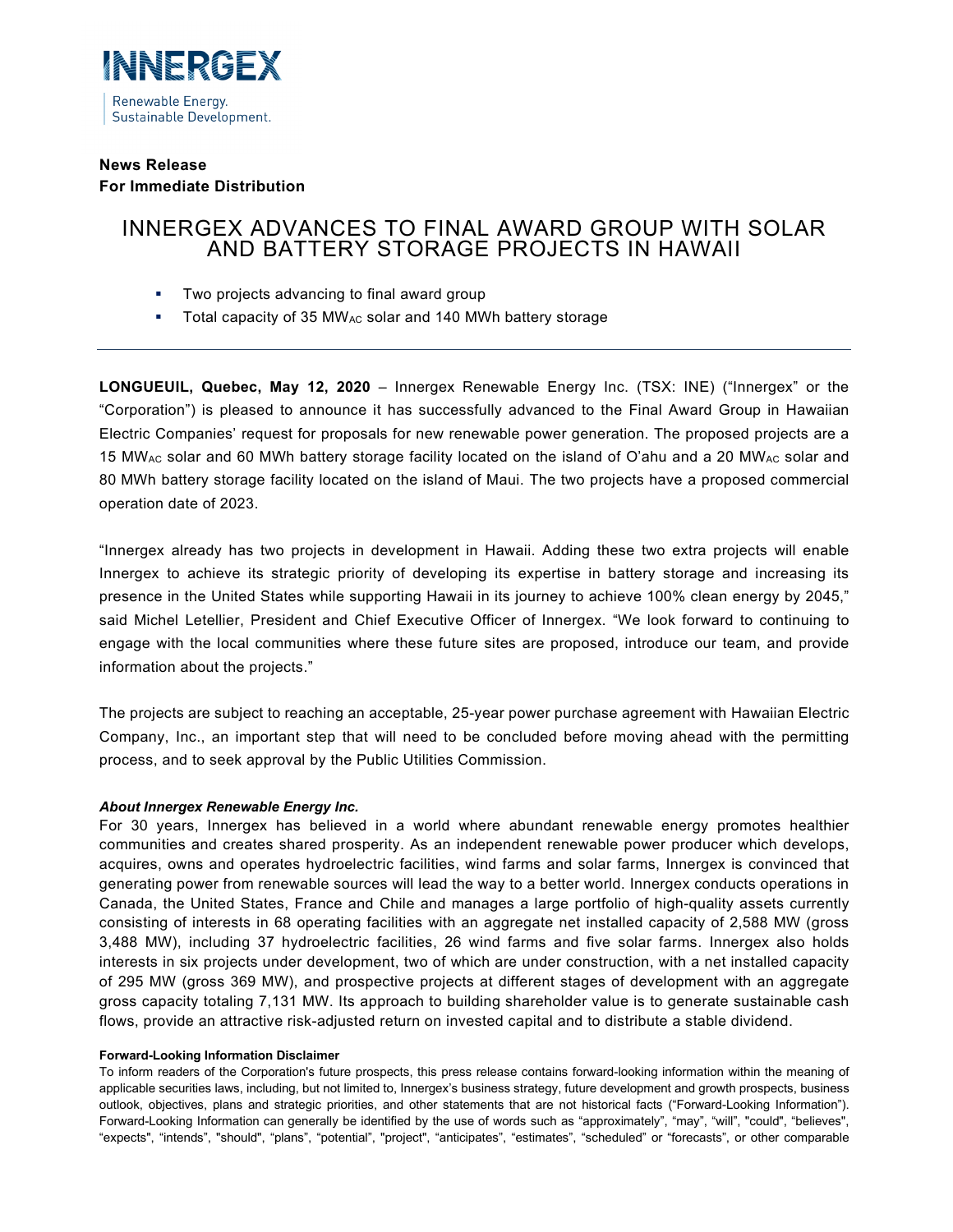terminology that state that certain events will or will not occur. It represents the projections and expectations of the Corporation relating to future events or results as of the date of this press release.

Since forward-looking information addresses future events and conditions, it is by its very nature subject to inherent risks and uncertainties. Forward-looking information involves risks and uncertainties that may cause actual results or performance to be materially different from those expressed, implied or presented by the forward-looking information. These include, but are not limited to, the risks associated with the ability of Innergex to execute its strategy for building shareholder value, its ability to raise additional capital and the state of the capital markets, liquidity risks related to derivative financial instruments, variability in hydrology, wind regimes and solar irradiation, uncertainties surrounding the development of new facilities, interest rate fluctuations and refinancing risks, financial leverage and restrictive covenants governing current and future indebtedness, failure to realize the anticipated benefits of such acquisitions, variability of installations performance and related penalties, foreign exchange fluctuations and the fact that revenues from certain facilities will vary based on the market (or spot) price of electricity.

The following table outlines Forward-looking information contained in this press release, the principal assumptions used to derive this information and the principal risks and uncertainties that could cause actual results to differ materially from this information..

| <b>Principal Assumptions</b>                                                                                                                                                                                                                                                                                                                                                                                                                                                                                                                                                                                                                                                                                                                                                                                                                                                                                                                                                                                                                                                                                                                                                   | <b>Principal Risks and Uncertainties</b>       |
|--------------------------------------------------------------------------------------------------------------------------------------------------------------------------------------------------------------------------------------------------------------------------------------------------------------------------------------------------------------------------------------------------------------------------------------------------------------------------------------------------------------------------------------------------------------------------------------------------------------------------------------------------------------------------------------------------------------------------------------------------------------------------------------------------------------------------------------------------------------------------------------------------------------------------------------------------------------------------------------------------------------------------------------------------------------------------------------------------------------------------------------------------------------------------------|------------------------------------------------|
| Estimated project costs, expected obtainment of permits, start of construction, work<br>conducted and start of commercial operation for Development Projects or Prospective<br><b>Projects</b><br>For each Development Project and Prospective Project, the Corporation may provide (where<br>available) an estimate of potential installed capacity, estimated project costs, project financing<br>terms and each project's development and construction schedule, based on its extensive<br>experience as a developer, in addition to information directly related to incremental internal<br>costs, site acquisition costs and financing costs, which are eventually adjusted for the<br>projected costs and construction schedule provided by the engineering, procurement and<br>construction ("EPC") contractor retained for the project.<br>The Corporation provides indications based on assumptions regarding its current strategic<br>positioning and competitive outlook, as well as scheduling and construction progress, for its<br>Development Projects and its Prospective Projects, which the Corporation evaluates based on<br>its experience as a developer. | Uncertainties surrounding development of       |
|                                                                                                                                                                                                                                                                                                                                                                                                                                                                                                                                                                                                                                                                                                                                                                                                                                                                                                                                                                                                                                                                                                                                                                                | new facilities                                 |
|                                                                                                                                                                                                                                                                                                                                                                                                                                                                                                                                                                                                                                                                                                                                                                                                                                                                                                                                                                                                                                                                                                                                                                                | Performance of major counterparties, such      |
|                                                                                                                                                                                                                                                                                                                                                                                                                                                                                                                                                                                                                                                                                                                                                                                                                                                                                                                                                                                                                                                                                                                                                                                | as suppliers or contractors                    |
|                                                                                                                                                                                                                                                                                                                                                                                                                                                                                                                                                                                                                                                                                                                                                                                                                                                                                                                                                                                                                                                                                                                                                                                | Delays and cost overruns in the design and     |
|                                                                                                                                                                                                                                                                                                                                                                                                                                                                                                                                                                                                                                                                                                                                                                                                                                                                                                                                                                                                                                                                                                                                                                                | construction of projects                       |
|                                                                                                                                                                                                                                                                                                                                                                                                                                                                                                                                                                                                                                                                                                                                                                                                                                                                                                                                                                                                                                                                                                                                                                                | Ability to secure appropriate land             |
|                                                                                                                                                                                                                                                                                                                                                                                                                                                                                                                                                                                                                                                                                                                                                                                                                                                                                                                                                                                                                                                                                                                                                                                | Obtainment of permits                          |
|                                                                                                                                                                                                                                                                                                                                                                                                                                                                                                                                                                                                                                                                                                                                                                                                                                                                                                                                                                                                                                                                                                                                                                                | Health, safety and environmental risks         |
|                                                                                                                                                                                                                                                                                                                                                                                                                                                                                                                                                                                                                                                                                                                                                                                                                                                                                                                                                                                                                                                                                                                                                                                | Ability to secure new PPAs or renew any        |
|                                                                                                                                                                                                                                                                                                                                                                                                                                                                                                                                                                                                                                                                                                                                                                                                                                                                                                                                                                                                                                                                                                                                                                                | <b>PPA</b>                                     |
|                                                                                                                                                                                                                                                                                                                                                                                                                                                                                                                                                                                                                                                                                                                                                                                                                                                                                                                                                                                                                                                                                                                                                                                | Higher-than-expected inflation                 |
|                                                                                                                                                                                                                                                                                                                                                                                                                                                                                                                                                                                                                                                                                                                                                                                                                                                                                                                                                                                                                                                                                                                                                                                | Equipment supply                               |
|                                                                                                                                                                                                                                                                                                                                                                                                                                                                                                                                                                                                                                                                                                                                                                                                                                                                                                                                                                                                                                                                                                                                                                                | Interest rate fluctuations and financing risk  |
|                                                                                                                                                                                                                                                                                                                                                                                                                                                                                                                                                                                                                                                                                                                                                                                                                                                                                                                                                                                                                                                                                                                                                                                | Risks related to U.S. PTCs and ITCs,           |
|                                                                                                                                                                                                                                                                                                                                                                                                                                                                                                                                                                                                                                                                                                                                                                                                                                                                                                                                                                                                                                                                                                                                                                                | changes in U.S. corporate tax rates and        |
|                                                                                                                                                                                                                                                                                                                                                                                                                                                                                                                                                                                                                                                                                                                                                                                                                                                                                                                                                                                                                                                                                                                                                                                | availability of tax equity financing           |
|                                                                                                                                                                                                                                                                                                                                                                                                                                                                                                                                                                                                                                                                                                                                                                                                                                                                                                                                                                                                                                                                                                                                                                                | Regulatory and political risks                 |
|                                                                                                                                                                                                                                                                                                                                                                                                                                                                                                                                                                                                                                                                                                                                                                                                                                                                                                                                                                                                                                                                                                                                                                                | Natural disaster and force majeure             |
|                                                                                                                                                                                                                                                                                                                                                                                                                                                                                                                                                                                                                                                                                                                                                                                                                                                                                                                                                                                                                                                                                                                                                                                | Relationships with stakeholders                |
|                                                                                                                                                                                                                                                                                                                                                                                                                                                                                                                                                                                                                                                                                                                                                                                                                                                                                                                                                                                                                                                                                                                                                                                | Foreign market growth and development          |
|                                                                                                                                                                                                                                                                                                                                                                                                                                                                                                                                                                                                                                                                                                                                                                                                                                                                                                                                                                                                                                                                                                                                                                                | risks                                          |
|                                                                                                                                                                                                                                                                                                                                                                                                                                                                                                                                                                                                                                                                                                                                                                                                                                                                                                                                                                                                                                                                                                                                                                                | Outcome of insurance claims                    |
|                                                                                                                                                                                                                                                                                                                                                                                                                                                                                                                                                                                                                                                                                                                                                                                                                                                                                                                                                                                                                                                                                                                                                                                | Social acceptance of renewable energy          |
|                                                                                                                                                                                                                                                                                                                                                                                                                                                                                                                                                                                                                                                                                                                                                                                                                                                                                                                                                                                                                                                                                                                                                                                | projects                                       |
|                                                                                                                                                                                                                                                                                                                                                                                                                                                                                                                                                                                                                                                                                                                                                                                                                                                                                                                                                                                                                                                                                                                                                                                | Ability of the Corporation to execute its      |
|                                                                                                                                                                                                                                                                                                                                                                                                                                                                                                                                                                                                                                                                                                                                                                                                                                                                                                                                                                                                                                                                                                                                                                                | strategy of building shareholder value         |
|                                                                                                                                                                                                                                                                                                                                                                                                                                                                                                                                                                                                                                                                                                                                                                                                                                                                                                                                                                                                                                                                                                                                                                                | Failure to realize the anticipated benefits of |
|                                                                                                                                                                                                                                                                                                                                                                                                                                                                                                                                                                                                                                                                                                                                                                                                                                                                                                                                                                                                                                                                                                                                                                                | completed and future acquisitions              |
|                                                                                                                                                                                                                                                                                                                                                                                                                                                                                                                                                                                                                                                                                                                                                                                                                                                                                                                                                                                                                                                                                                                                                                                | Changes in governmental support to             |
|                                                                                                                                                                                                                                                                                                                                                                                                                                                                                                                                                                                                                                                                                                                                                                                                                                                                                                                                                                                                                                                                                                                                                                                | increase electricity to be generated from      |
|                                                                                                                                                                                                                                                                                                                                                                                                                                                                                                                                                                                                                                                                                                                                                                                                                                                                                                                                                                                                                                                                                                                                                                                | renewable sources by independent power         |
|                                                                                                                                                                                                                                                                                                                                                                                                                                                                                                                                                                                                                                                                                                                                                                                                                                                                                                                                                                                                                                                                                                                                                                                | producers                                      |